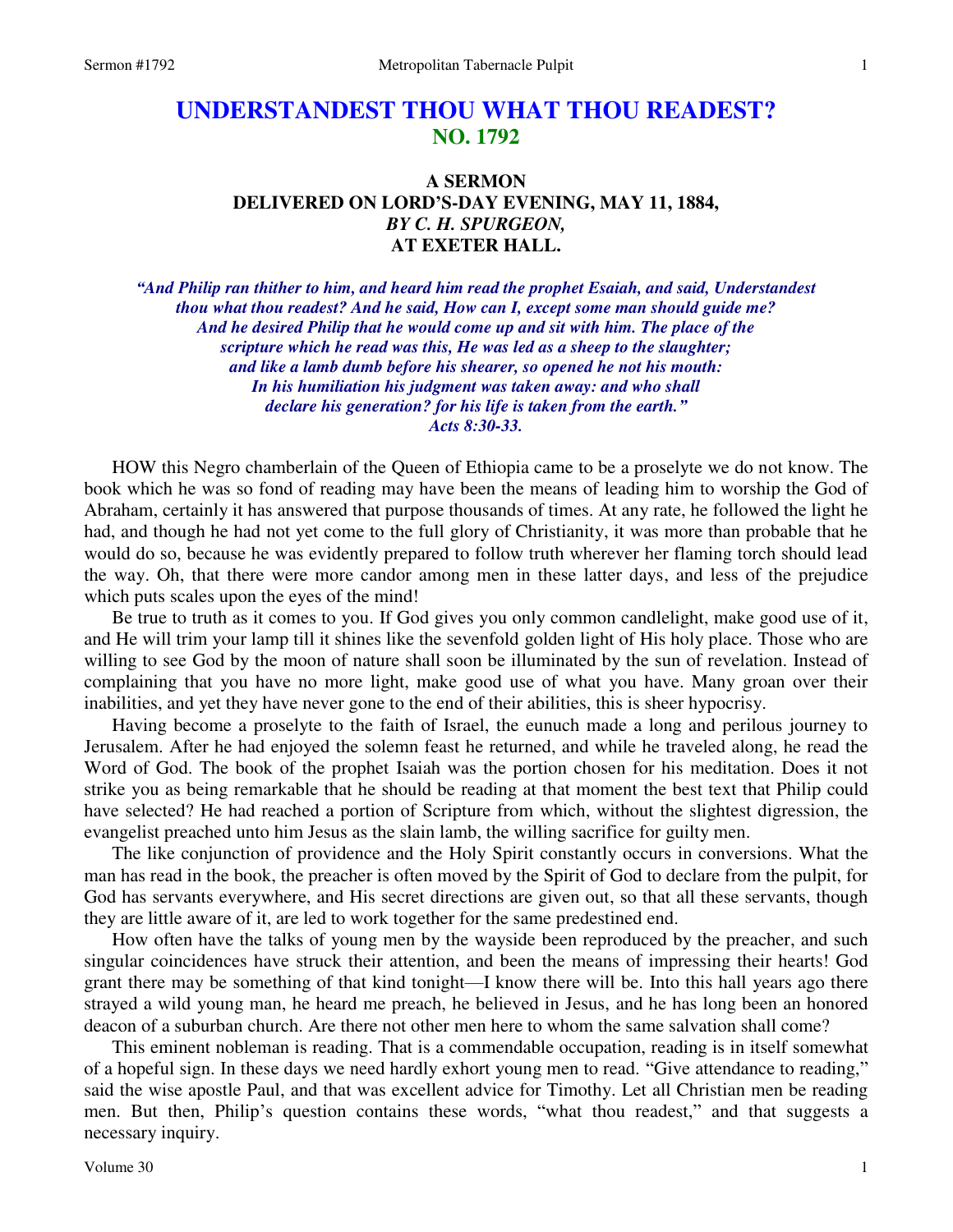I am afraid much that is read nowadays had far better be left unread. Multitudes of books are fruits of an accursed tree—the tree of evil knowledge, which is watered by the rivers of perdition. The fruits of this upas tree will yield no benefit to the minds that feed thereon, but much of solemn damage, by perverting the judgment, or polluting the imagination. Souls have been ruined to all eternity by reading a vile book. Count it no trifle to have heard bad language, but count it a more serious evil to have read a bad book which has wounded your soul, and left a scar upon your conscience. The writer of an evil book is a deliberate poisoner, secretly pouring death into the wells from which men drink. The printers and publishers of such works are accomplices in the crime.

 Young men, you will read—who among us would wish you to do otherwise?—but take heed what you read! As one who has read more greedily than most men all sorts of books, I bear my testimony that the best of reading is the reading of the best of books. The more we read the Bible and volumes that lead up to the understanding of it, the better for us. I do not like to see in a lending library all the works of fiction needing to be bound two or three times over, while the books of sober fact and solid teaching, and the works that speak of eternal things, have never been read, since they have not even been cut. I fear that this is the general if not the universal rule.

"Understandest thou what thou readest?" is a question I should hardly put until a man has made up his mind that he will not read mere rubbish and falsehood, but will with deep attention read that which is accurate, truthful, devout, and ennobling. Read, take heed what you read, and then seek to understand what you read.

 It was a very sharp-pointed question that Philip put to this gentleman. He made honest and earnest use of a rare opportunity for reaching one of the upper ten. We find it tolerably easy to put questions to a man that is poor, but how shall we approach the rich? We have sermons for the working-classes, and it would be a fair and useful thing to have sermons for the House of Peers, and evangelistic addresses for the Commons! Are there any bigger sinners anywhere than you might find in those two chambers? The rich are neither better nor worse than the poor, the various classes have bad and good in each of them, in much the same proportion. I am persuaded that there are noble lords and honorable gentlemen who would be all the better for a little teaching upon the things of the kingdom of God, for instance, it might do many of them good to hear a plain sermon from, "Ye must be born again."

Why is it that we are so apt to be plain-spoken with working men, and not with their employers? I admire Philip for his outspokenness to the royal treasurer. This gentleman keeps a carriage. Look at his retinue and his brave display! He is a very important personage, and yet Philip, who is nobody in particular, only a poor preacher of the Word, runs up to the chariot, and solemnly asks, "Understandest thou what thou readest?" Young men, never be irritated by plain questions from a servant of Christ, or else you will not be as noble as this Ethiopian chamberlain, and young men, when you know the Lord, do not be ashamed yourselves to put important questions to other people. Bold inquiries often give less offense than the more polite and indirect address which timidity suggests.

 I fear the world can seldom charge the church with being too violent in its appeals. Look at what the ungodly will do to us. Where can you live in a street of London, especially in this part of town, without having night made hideous with their loud licentious songs and shouts? They force upon us their irreligion, may we not introduce our religion in return? If we go up to a man straight away, and speak to him in the name of Christ, perhaps he will say, "You intrude." Well, we are not the only people that intrude, for many intrude their filthy tongues upon us as we go down the streets, and force their infidelity upon us in the daily prints.

 The world sets the fashion, and if we follow its customs it has no right to complain. When the wicked grow so delicate that they are afraid of hurting our feelings by their unbelieving speeches, we may take into consideration how we can go delicately also. Meanwhile, is there anything which a man of God has not a right to say if it be the truth, and if he is earnestly aiming at the salvation of his fellow men?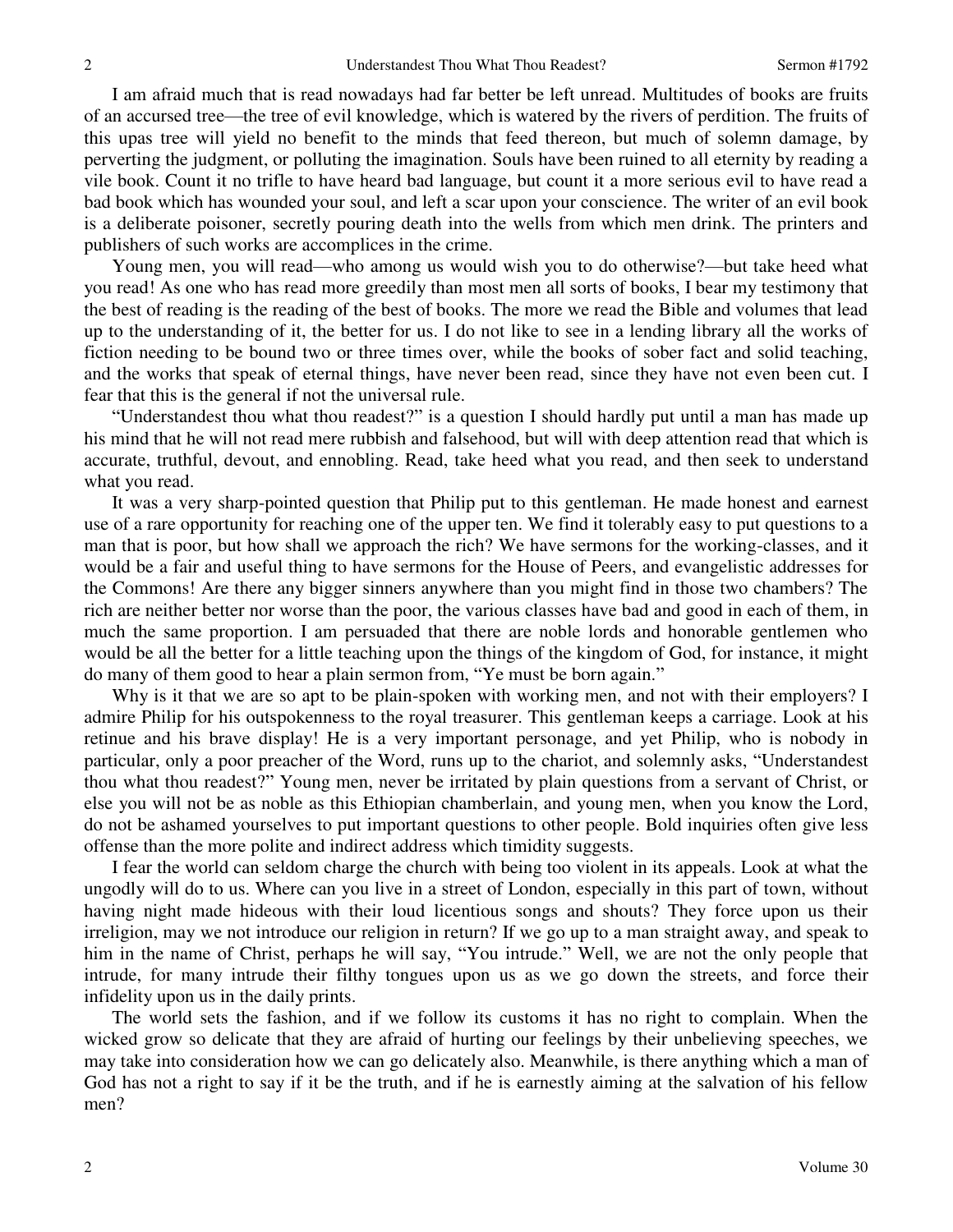This was the question, *"Understandest thou what thou readest?"* Ah, my brothers, you and I have need to understand the Bible. I will suppose you read it—let me hope I am not mistaken, but when you read it, do labor, above all things, to understand it. The Book was written to be understood. It is a Book which speaks to us about our lives (for the soul is the true life), and about the bliss eternal, and the way to win it. It must be so written as to be understood, since it is a mockery for God to give us a revelation which we could not comprehend. The Bible was meant to be understood, and it benefits us in proportion as we get at the meaning of it.

 The mere words of Scripture passing over the ear or before the eye, can do us little good. I heard a person say once, concerning a great doctrine which I hold to be very plainly taught in Scripture, that he had read the Bible through—I think he said six times—on his knees, but he could not find that doctrine. I replied, "Brother, that is an awkward position in which to read the Bible. I should have sat upon a chair, and studied the page in a natural and easy posture. Moreover, I should not have galloped through it at the rate at which you must have raced over the chapters. I should rather have read a little at a time, and tried to understand it."

"Understandest thou what thou readest?" that is the question. "I read a chapter every morning," says one. Quite right, keep that up, but "Understandest thou what thou readest?" "Well, I learn the daily text." Yes, but "Understandest thou what thou readest?" That is the main point. The butterflies flit over the garden, and nothing comes of their flitting, but look at the bees, how they dive into the bells of the flowers, and come forth with their thighs laden with the pollen, and their stomachs filled with sweetest honey for their hives. This is the way to read the Bible, get into the flowers of Scripture, plunge into the inward meaning, and suck out that secret sweetness which the Lord has put there for your spiritual nourishment.

 A thoughtful book needs and deserves thoughtful reading. If it has taken its author a long time to write it, and he has written it with much consideration, it is due to him that you give his work a careful perusal. If the thoughts of men deserve this, what shall I say of the supreme thoughts of God which He has written for us in this Book? Let us bend ourselves to the Book, let us ask for increased capacity, and let us use what capacity we already possess to reach the inmost soul of the Word of God, that we may understand it, and be fed thereby.

 The Bible can be understood, I do assure you. I will not say that any man here understands all of it. I do not believe there is any man alive that does. I could not myself believe in it if I could understand it all—for I should imagine that it came from my equal, and not from that supreme Master mind, whose thoughts must be above our thoughts, even as the heavens are above the earth. All that is right, all that is fundamental, all that is essential to our soul's eternal good, can be understood by the help of God if we desire to understand it. Digest the word, I pray you. Be prepared to answer this question, "Understandest thou what thou readest?" Desiring to press that matter upon you, I am going to speak upon three questions somewhat briefly. The first is, *what is most essential to be understood in this Book?* Secondly, *what is the test of a man understanding it?* And lastly, *what can be done to obtain such a desirable understanding?* 

**I.** WHAT, THEN, IS THE MOST IMPORTANT THING TO BE UNDERSTOOD IN THIS BOOK?

 I do verily believe that it is contained in the passage which the eunuch was reading. It is a very singular passage. A section of the Bible begins at Isaiah fifty-three, and goes onward through several chapters. I will read you a verse or two out of that part which the eunuch would soon have read had he continued to peruse the words of the prophet. Already he had noted the words—"All we like sheep have gone astray; we have turned every one to his own way; and the LORD has laid on him the iniquity of us all." There was something for him, for he had gone astray, and knew his lost estate.

 Go on to chapter fifty-four, verse three, and read this, "Thou shalt break forth on the right hand and on the left; and thy seed shall inherit the Gentiles, and make the desolate cities to be inhabited." He might have thought, "I am one of the Gentiles, and therefore I am of the nations that shall be possessed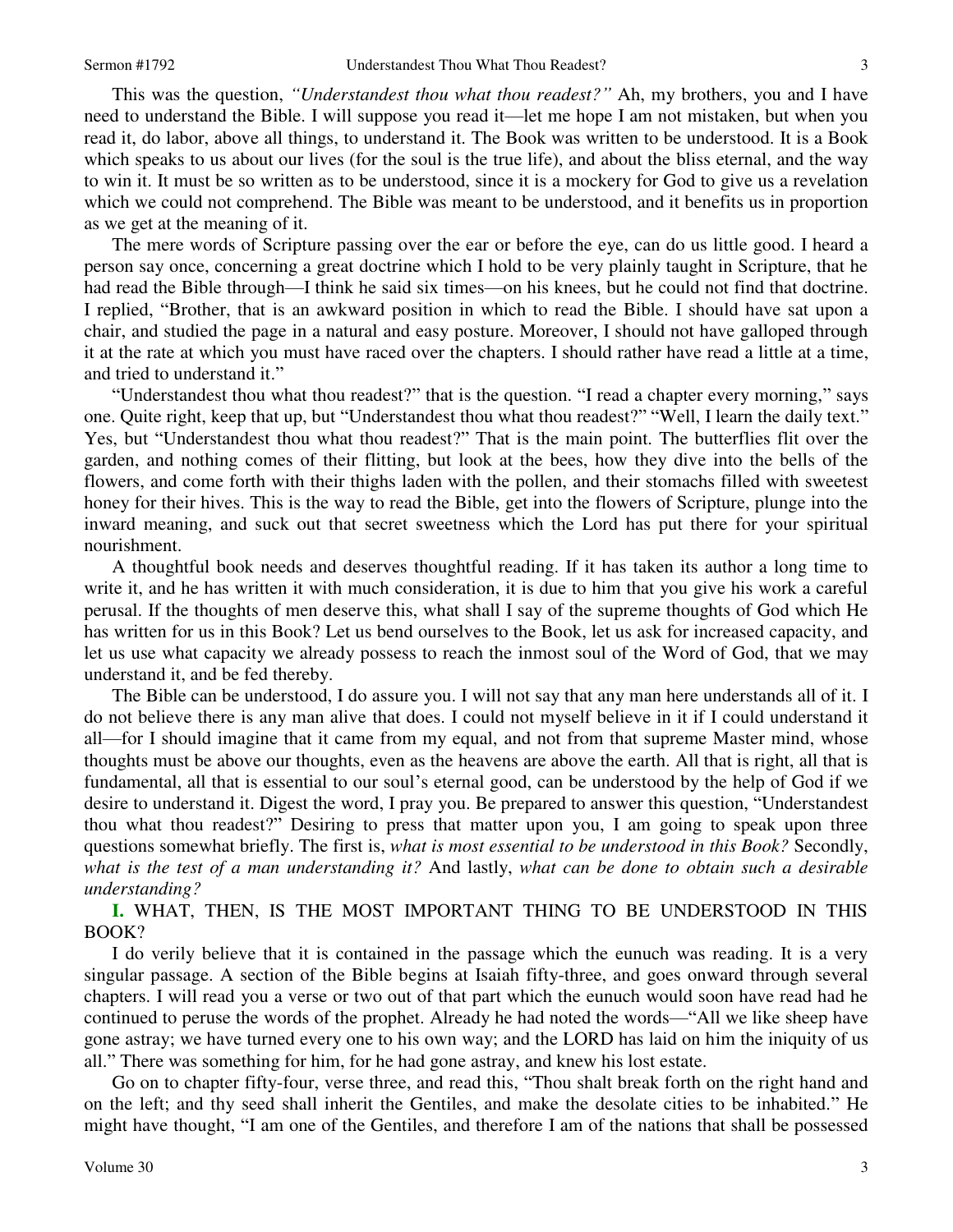by the seed." When he reached the fifty-fifth chapter, how his eyes would sparkle as he began to read, "Ho, every one that thirsteth, come ye to the waters"! And this, "Seek ye the LORD while he may be found, call ye upon him while he is near." Here, too, He would hear the voice of God inviting men to come to His Anointed, and he would mark that promise, "Behold, thou shalt call a nation that thou knowest not, and nations that knew not thee shall run unto thee because of the LORD your God." He would rejoice to see that the Ethiopians were included in those who knew not the Christ, but should, nevertheless, run to Him.

 I beg you to look at the fifty-sixth chapter and the third verse. I fancy the eunuch had aforetime read the portion, it must have been a favorite passage with him, for it runs thus, "Neither let the eunuch say, Behold, I am a dry tree. For thus said the LORD unto the eunuchs that keep my Sabbaths, and choose the things that please me, and take hold of my covenant; even unto them will I give in mine house, and within my walls, a place and a name better than of sons and of daughters." Was not that pointedly personal, and full of consolation? I do not wonder that he liked to be found reading near such a choice promise, wherein he saw the tender compassion of the Lord for beings that are usually despised.

 The passage from which Philip's text was taken contains the most essential thing for every young man to know. Let him know and understand the sixth verse of the fifty-third chapter of Isaiah, it begins with "all" and ends with "all," therefore carry it in your memories—"*All* we like sheep have gone astray; we have turned every one to his own way; and the LORD has laid on him the iniquity of us *all."* What is wanted is that we first understand that we have *all gone astray*. He who does not know that he has gone astray will not care for the Shepherd who comes to fetch him back again. A humbling, heart-breaking sense of our personal wanderings from the Lord is a main force by which the heavenly Father leads us to the Lord Jesus and His salvation.

 I want every young man here to know and understand the truth, that *salvation is the gift of divine mercy* to those who are guilty, and is never the reward of human merit. Christ did not come to save you because you are good, for you are not good, nor because you have merit, for you have no merit. He would not have come to save you if you had possessed merit. Why should He? There would have been no need.

 I hear the doctor's brougham rattling down the street at a great pace, and I wonder where he is going. It never occurs to me that he is rushing to call upon a hale and hearty man. I am persuaded that he is hastening to see someone who is very ill, perhaps one in dying circumstances, otherwise he would not drive so fast. It is just so with Jesus Christ. When He is hurrying on the wings of the wind to rescue a child of man, I am sure that the soul He visits is sick with the malady of sin, and that the Physician is making haste because the disease is developing into corruption and death. He came not "to call the righteous, but sinners to repentance."

> *"Who rightly would his alms dispose Must give them to the poor; None but the wounded patient knows The comforts of a cure."*

Jesus will not waste His grace on those who are already good. "He hath filled the hungry with good things; and the rich he hath sent empty away."

 Oh, that you would also understand the second half of Isaiah's verse, "*The LORD hath laid on him the iniquity of us all"!* There is more philosophy in that statement than in all the teachings of Aristotle, there is more truth worth knowing in that one sentence than in all the books of the Alexandrian Library. The Lord JEHOVAH lifted up the sin of man, and deliberately laid it upon His dear Son. His Son, willingly bearing that load as our Substitute, went up to the tree, and there He bore what was due for all that weight of sin, even the penalty of darkness, desertion, and death. By bearing the chastisement He put away sin, and hurled it into His own sepulcher, wherein it is buried forever.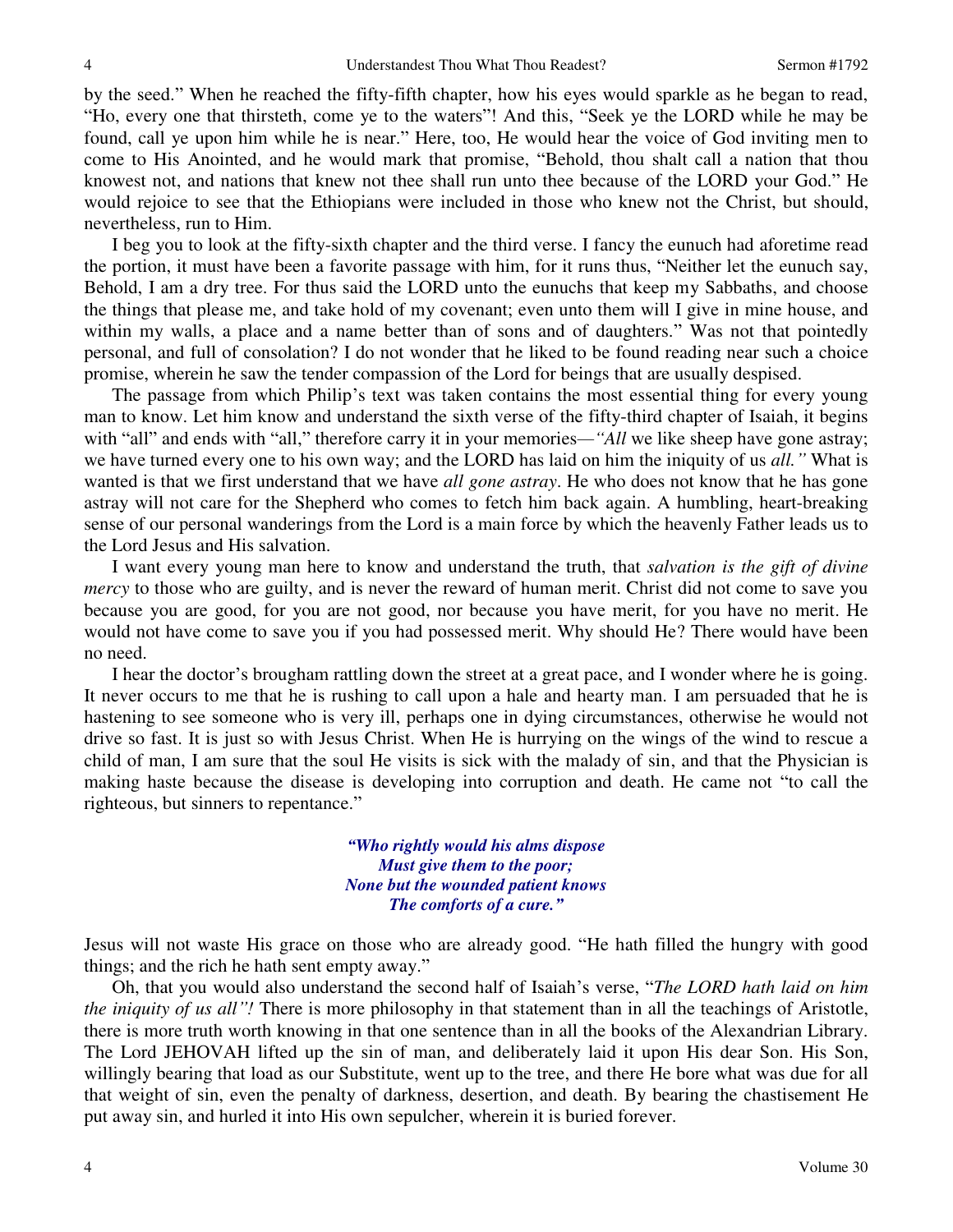Now, everyone who believes in Jesus may know that his sin was laid upon Christ, and borne by Christ, and put away by Christ. A thing cannot be in two places at one time. If my sin was laid on Christ, it is no longer laid on me. God cannot exact two penalties for the same offense, if He accepted Christ Jesus as my Substitute, then He cannot punish me. God's justice cannot twice demand the penalty—

#### *"First at my bleeding Surety's hand, And then again at mine."*

 Such an exaction would be a strange confusion and destruction of both love and justice. Such injustice can never be. This is how you are to get rid of your sin. *You* cannot bear it, but Christ bore it, you are to accept Christ as your Sin-bearer, and then you may know that your sins have gone, that the depths have covered them, that there is not one of them left. I sometimes think if men did but understand this they would be sure to accept the Lord Jesus.

 I heard of a minister in Edinburgh who went to visit one of his poor people. He heard that she was in deep poverty, and therefore he went to take her help. When he came to her house, he could not make anybody hear, though he knocked loud and long. Seeing her some time after, he said, "Janet, I knocked at your door with help for you, but you did not hear me." "What time did you come, sir?" said she. "It was about twelve o'clock." "Oh," she said, "I did hear you, sir, but I thought it was the man calling for the rent."

 Just so, men do hear the calls of Christ, but they are willfully deaf, because they think He wants them to do something. But He does not want anything of you, He wants you to receive what He has already done. He comes laden with mercy, with His hands full of blessing, and He knocks at your door, you have only to open it and He will enter in, and salvation will enter with Him. Say, "Come in, you Traveler unknown! What have You in Your hands? I gladly accept what You do bring." Will not some young man here, who has thought religion to be a hard exaction, change his mind, now that he understands that it is a bountiful boon? Salvation is a gift—a free gift of God. "Whosoever will, let him take the water of life freely."

 The Savior lifts sin from men to Himself, and then makes an end of that sin once for all by His death upon the cross. Oh, hear you this, you guilty ones, there is full salvation presented to you in the Word of God—salvation from every sort of evil! You shall be helped to overcome every bad passion, to conquer every evil habit, to be masters of your own minds, and lords of your own spirits. The Lord Jesus Christ, if you accept Him, will come into your heart, and turn out His enemy and yours, and He will reign in you from this time forth and forever, until He has made you perfect, and fit to dwell with Himself in glory. Oh, that you understood this vital point, "All we like sheep have gone astray; we have turned every one to his own way; and the LORD hath laid on him the iniquity of us all"!

**II.** WHAT IS THE TEST OF A MAN'S UNDERSTANDING HIS BIBLE, AND OF UNDERSTANDING THIS PASSAGE IN IT?

 I answer that the test of a man's understanding this important part of Scripture is that *Jesus Christ is everything to him,* for Philip, who did understand it, when he explained it, preached unto the eunuch Jesus and nothing else. I try with all my might to preach my Lord Jesus Christ, and I love to meet with people who delight in this theme. Certain critics call upon us to preach something fresh. This also will I do, for I will preach Jesus, and He is always fresh, there is nothing stale in Him, He has forever the dew of His youth.

 It may be said, "But new doctrines are brought out continually." Yes, but they grow stale in a month, they are a poor kind of Covent Garden stuff, and need to be carted away quickly, else they decay. I have lived to see a score or more sorts of modern theology, they all come and go, but Jesus Christ remains the same yesterday, today, and forever.

 If you have Jesus Christ, you have everything—top, bottom, and middle as well. Have Christ, and nothing else but Christ. You will not be in safety if you rest without having a firm hold of Jesus, the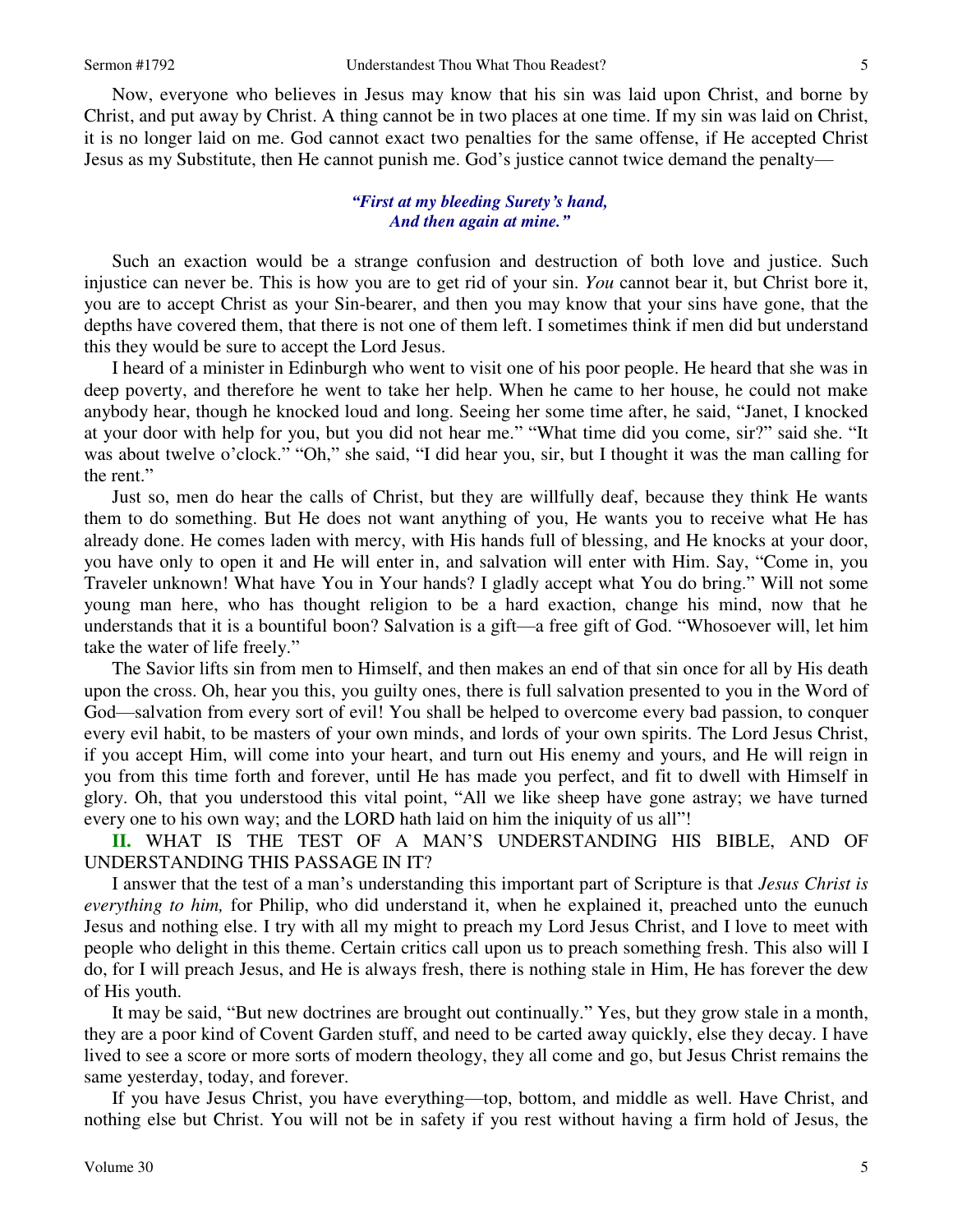divine Savior. "Well," says one, "but what do you make of Socinians and Unitarians?" I come to the same conclusion about them as did an old Baptist minister, who was greatly grieved to see a Socinian chapel erected opposite his own. One of his deacons said, "This is a dreadful thing—this opposition shop that has been opened on the other side of the road!" "I don't call it opposition at all," said the minister. The deacon exclaimed, "Why, they are Unitarians, they don't preach the Godhead of Christ!" The old man said, "If you kept a baker's shop, and another man were to open an ironmongery business opposite you, that would not be opposition, for he would be in quite another line. Those who do not preach the deity of Christ are in an altogether different business. If you want ironmongery you may go to them, but if you want the bread of heaven you must look to the Lord Jesus, the Son of the Highest." So if you want to understand the Scripture, test yourself by this, Is Jesus Christ everything to you?

#### *"You cannot be right in the rest Unless you think rightly of Him."*

You understand the Scripture if you make everything of the Lord Jesus Christ, if you believe on Him with all your heart, and then yield yourselves up to Him in His own way.

*Every young man, when he believes in Jesus, should give himself to Jesus, heart and soul, forever*. "That's the kind of young man for my money, for He is O and O." So spoke a certain person, and when he was asked what that meant, he replied, "Out and out for Jesus Christ." Such a man is precious in these days, yes, precious as the gold of Ophir. Jesus was out and out for us, He loved us, and gave Himself for us, there should be no half-heartedness in our dealings with Him.

 If we have read Scripture aright, we have not received the kind of Christianity which sanctifies us on Sunday, but enables us to be dishonest throughout the week. True saints have a religion that has entered into their very blood, changing their nature, and permeating their being, so that it is part and parcel of themselves. Practical Christianity is the only real Christianity. If your religion can be laid aside I would advise you to get rid of it, for a real Christian could no more lay aside his godliness than he could unscrew his head.

 I like this eunuch for proposing that he should be baptized. He was not advised to do so, but he proposed it himself, and gave himself up to his Lord and Master to do the Lord's bidding at once, the providence of God having provided water that he might there and then fulfill his Master's command. Young man, whichever way the Scripture bids you dedicate yourself to God, set to work about it, and let it be done at once. Find out what is the scriptural way, and then follow it without delay, surrendering yourself wholly to the Lord, you have not read the Scriptures with understanding unless you do that.

 The next thing is, if you have read the Scriptures with a clear understanding, *they have made you glad,* for this eunuch "went on his way rejoicing." The man who gets up from reading his Bible, and says, "I am a believer in Jesus, what a solemn thing it is!" and then goes forth with a pious resolution that he will make everybody as miserable as he can all the day long, wants converting again. The faith of the Scriptures leads joy by the hand, and chases away despair. When true religion comes, its tendency is to make us rejoice in the Lord always, and though we are not as happy as we ought to be, that is not the fault of our faith, but of our unbelief. Fair flowers of Paradise spring up where Faith plants her feet, but thistles grow where doubt abides. Our indigestion, or some other malady may depress us, but faith should make our songs abound even while we are traveling through the wilderness. Joys unspeakable may be ours before we

> *"Reach the heavenly fields, Or walk the golden streets."*

You have not read your Bible so as to understand it to the full, unless you have learned to be happy by a sweet resting in Jesus.

 I think you have not understood the Bible unless *it makes you care about the salvation of others,* for this Ethiopian nobleman, when he got home, I have no doubt, spread the Gospel throughout his native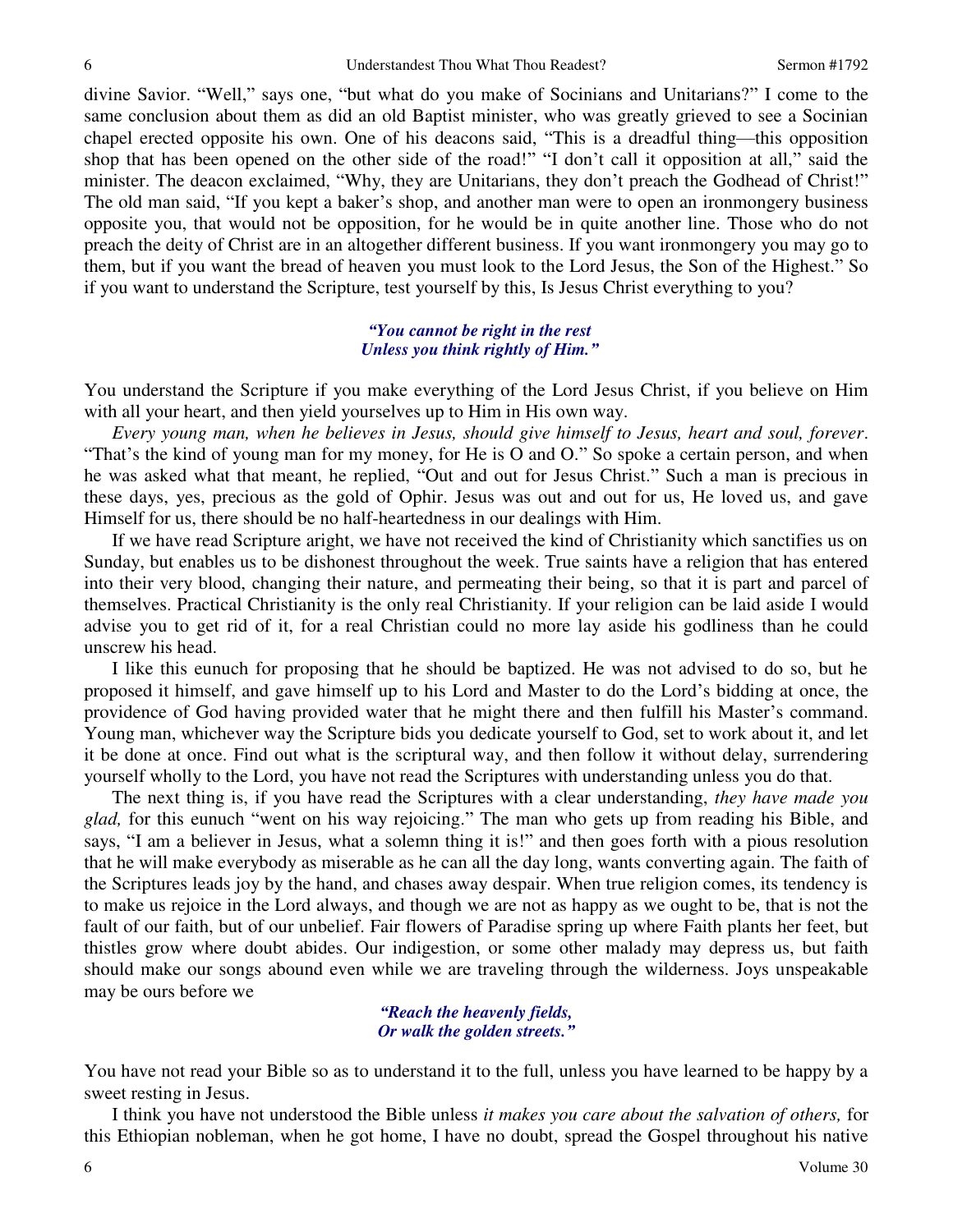land, he was, probably, the founder of the Abyssinian Church. If any young man reads this Book aright, he becomes large-hearted, he cannot hold his soul within the narrow bound of his ribs, but his great heart looks out to see where it can scatter benefits. If you can let another man be damned without an effort, I fear that such will be your own end, if you can be quiet when you believe your brother is on the brink of eternal ruin, I fear you are on the brink of ruin yourself.

 One of the holiest instincts born in a renewed man is that of longing to save others. Being saved, we wish to co-operate with the Savior in His gracious work. A missionary enthusiasm is the natural result of a clear perception of the true state of matters in reference to the world, which lies in the wicked one. The heathen die without hope, shall it always be so? Will no young man rescue the perishing? I put it to you from the deeps of my soul, will you not cry, "Here am I, send me!"?

 You have read this Book so as to understand it, *if your message to others is what the message was to you—*Christ, Christ, Christ, Christ. You have nothing else to employ as the means of good, except the salvation of Jesus, and there is nothing else worth telling. I heard of a congregation the other day that was so very small that hardly any one came to listen to the preacher. Instead of blaming himself, and preaching better, the minister said he thought he was not doing much good by sermons and prayer meetings, and therefore he would found a club, and if the fellows came in, and played draughts, that might do them good. What a lot of that sort of thing is now being tried!

 We are going to convert souls on a new system—are we? Are we also to have a substitute for bread?—and healthier drink than pure water? We cannot save men by faith in Jesus Christ, and so it seems we are going to try new dodges of our own? We shall reap small, scant sheaves from such wretched seed. If you can do good anyhow, do good anyhow, but to hope to ever bring sinners to holiness and heaven by any teaching but that which begins and ends in Jesus Christ is a sheer delusion. None other name is given among men whereby they can be saved. If you have to deal with highly learned and educated people, nothing is as good for them as preaching Jesus Christ, and if the people be ignorant and degraded, nothing is better for them than the preaching of Jesus.

 A young man said to another the other day, "I am going down to preach at So-and-so, what sort of people are they there? What kind of doctrine will suit them?" Having heard of the question, I gave this advice—"You preach Jesus Christ, and that will suit them, I am sure, if they are learned people it will suit them, if they are ignorant it will suit them—God blessing it." When the great Biblical critic, Bengel, was dying, he sent for a young theological student, to whom he said, "I am low in spirit, say something good to cheer me." "My dear sir," said the student, "I am so insignificant a person, what can I say to a great man like yourself?" "But if you are a student of theology," said Bengel, "you ought to have a good word to say to a dying man, pray say it without fear." "Well, sir," he said, "What can I say to you, but that the blood of Jesus Christ cleanses from all sin"? Bengel said, "Give me your hand, young man, that is the very word I wanted."

 A simple Gospel text is the word which every man needs who is in fear of divine wrath, and he may be sitting next to you at this moment, or he is in the same house of business with you, and needs that you should tell him about Christ. Do that, and bless his soul. May you all understand the Scriptures in this way, and may God make you a great blessing to those around you.

**III.** Now in a few words I want to answer the question, WHAT CAN BE DONE TO OBTAIN SUCH A DESIRABLE UNDERSTANDING OF THE SCRIPTURES?

"I read the Bible," says one, "and get a great deal puzzled over it." Let me advise that when you read a passage in the Scriptures which you do not understand, you should read it until you do. "I should have to read often." Well, that would not hurt you. "But suppose I never understand it?" Keep on reading it all the same. "Can passages of Scripture which we do not understand do us any good when we read them?" Yes, they gradually filter into our souls, by long considering them we get light out of them.

 Here is a little boy whose father is an artisan, and uses a great many technical terms when talking about his work. The boy is apprenticed to the trade, and wants to know all about it, and therefore he listens to his father, and when the day is over he says to himself, "I heard my father say a great deal, but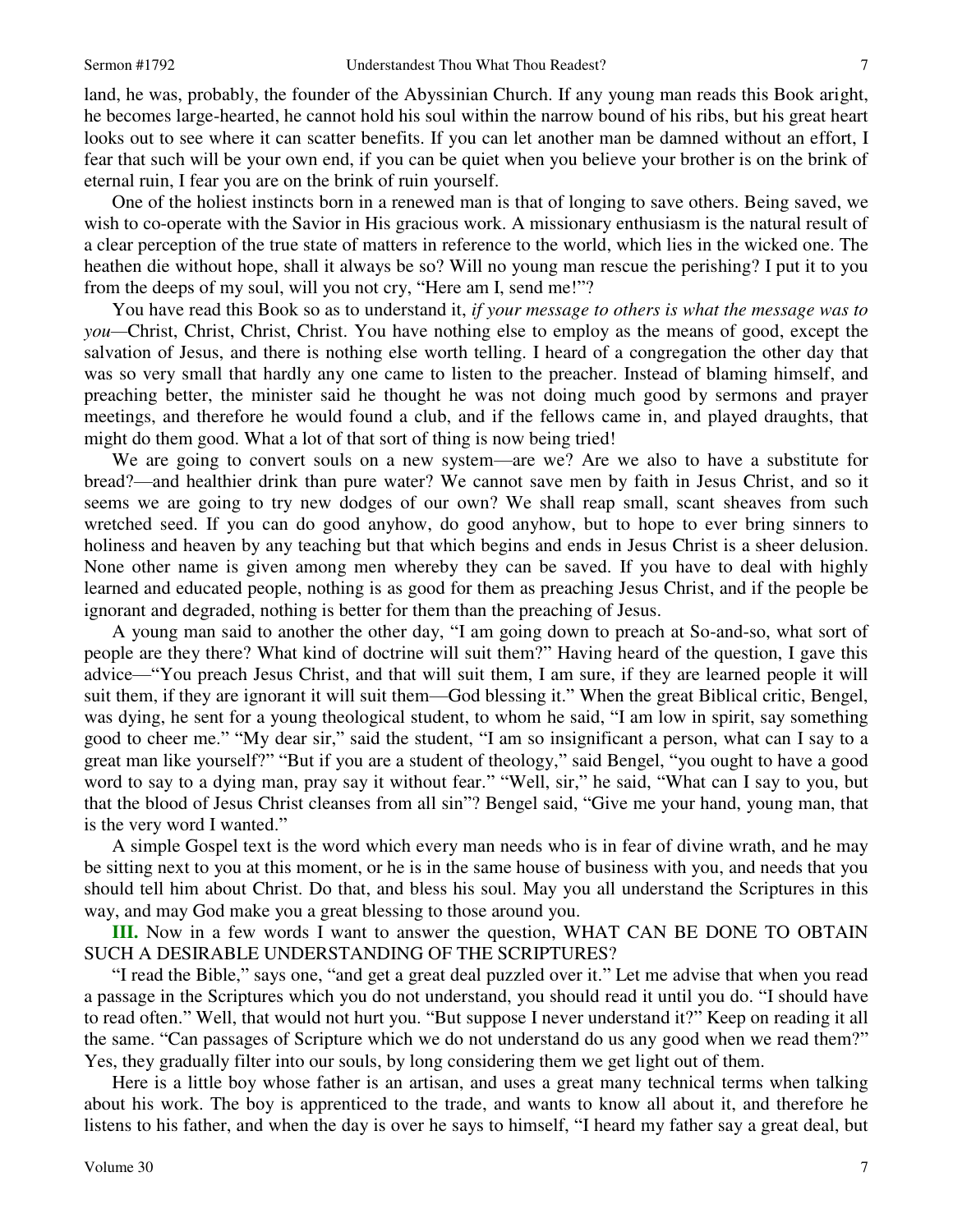I do not understand much of it." "But you did understand a little of it?" "Oh, yes." To that little he is faithful, and day by day he adds to his store of information, learning more by the help of that which he already knows. He hears his father talk again the next day, and still he does not understand much, but at last, by hearing the terms often, and by meditating upon them, light breaks in, and at length he can talk like his father, using the same words with understanding.

 So I have found it. When I do not comprehend a chapter, I say—This is probably comprehensible, I will therefore hear my great Father speak, even if I do not understand at first what He may say to me, and I will keep on hearing Him until at last I grasp His meaning. I fear we do not understand some passages because we have not read them often enough, nor thought upon them with full concentration of mind. Once or twice they pass before the mind and produce no impression, let us observe them yet again, and then their effect will be deep and permanent. Do as the photographer does, when he allows an object to be long before the camera until he obtains a well-defined picture. Let your mind dwell on a passage till at last it has photographed itself upon your soul by the light of God.

 The next bit of advice I would give is, always read with a desire to understand, always have the crackers with you to crack the nuts, that you may feed upon their kernels. Some may say, when reading the Bible, "That may be a very blessed passage, but I don't in the least know what it means." Be not content to leave the text in that condition. Weep much because no man can open the book, and loose its seven seals. Pray over the words, and study them again and again, till at last you come at the essence of the text. Reading with that view, it is wonderful how soon you will obtain the understanding you seek after.

 Next, be sure to pray for the enlightenment of the Holy Spirit. If you want to understand a book, and you find difficulties in it, do as I have done on several occasions with my contemporaries—write and ask them what they mean by their language. I have in this way obtained much valuable information. Can we do that with the Bible? Assuredly we can if we know how to pray. The Author of the Bible is never more pleased than when we go directly to Him to ask Him what He means. He puts Himself at the disposal of every earnest student to open up by means known to Himself those Scriptures which He has Himself dictated. "I consulted a learned commentator," says one. Very well, at the same time, to go to a commentator upon a book is not half so certain a mode of procedure as to go to the author of the book. Seek instruction of the blessed Spirit by humble prayer.

 Remember that you can also go to the Maker of your mind, and He can open it to receive the truth. Your mind is out of order, and it is no wonder, considering its serious damage by the fall, and the atmosphere of sin which surrounds it in this present evil world. My mind, I know, is very likely to be in a disorderly state, it has for fifty years been always at work, and I think it must by this time be like an old clock that has grown rusty or dusty. I find my brains want clearing out a bit, and I believe that this is the case with you young men too. You are either very busy, or else very careless, and the dust of care or neglect spreads over your brain.

 Who can set the brain right? The Creator who made the brain. The Holy Spirit has a wonderful power in clearing the intellect. You shall study for a month and make no headway, but you shall pray to God about a spiritual truth, and it shall be clear to you in a minute. There are multitudes of instances in which men have turned dark problems over and over again in their minds, and have never solved them by their own mental efforts, but one flash of Divine light has made everything bright as noonday. Wait, then, upon the Author of the Book, and then wait upon the Author of yourself, and say, "Lord, as You open the Scriptures, so open my understanding that I may perceive their meaning."

 I would earnestly entreat every man who desires to understand the Bible to consider at this moment the vital point of his natural condition, and the way of salvation from it. You are lost, dear friend. If you are an unconverted man you are still lost, and you cannot save yourself, it is impossible that you should. You may have heard the story of that philosopher who was once on the roof of a house, when suddenly behind him came a strong man with a huge whip, and told him to jump down to the ground. Certain death would have been the result. The man was a lunatic. The philosopher perceived that terrible fact in